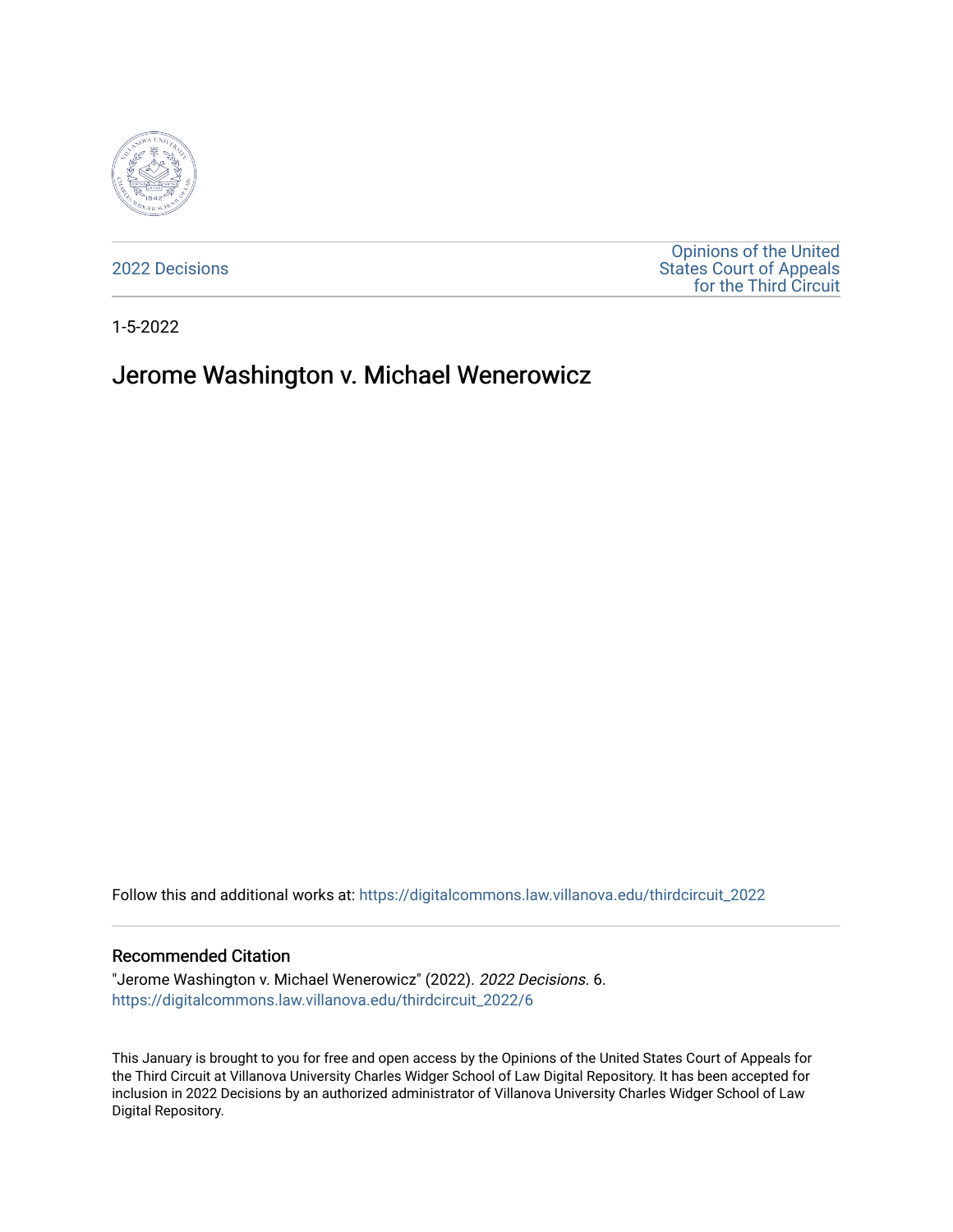## CLD-049 **NOT PRECEDENTIAL**

## UNITED STATES COURT OF APPEALS FOR THE THIRD CIRCUIT

\_\_\_\_\_\_\_\_\_\_\_

No. 21-2741 \_\_\_\_\_\_\_\_\_\_\_

## JEROME JUNIOR WASHINGTON,

Appellant

v.

MICHAEL WENEROWICZ, Superintendent of SCI Graterford; CHRISTOPHER MECHANICSBURG, Director Overall of SCI-Graterford; JOE KORSZNIAK, Correctional Administrator; DOCTOR WEIER, Director; CHRISTAIN Second in Charge of Sick Call Doctors; NURSE DENNIS; DOCTOR J. DEFRANGESCO; JOHN DOE DEFENDANTS SUED IN THEIR OFFICIAL CAPACITIES & INDIVIDUAL CAPACITIES

> On Appeal from the United States District Court for the Eastern District of Pennsylvania (D.C. Civil Action No. 2:15-cv-04102) District Judge: Honorable Eduardo C. Robreno

\_\_\_\_\_\_\_\_\_\_\_\_\_\_\_\_\_\_\_\_\_\_\_\_\_\_\_\_\_\_\_\_\_\_\_\_

\_\_\_\_\_\_\_\_\_\_\_\_\_\_\_\_\_\_\_\_\_\_\_\_\_\_\_\_\_\_\_\_\_\_\_\_

Submitted for Possible Dismissal Pursuant to 28 U.S.C. § 1915(e)(2)(B) or Summary Action Pursuant to Third Circuit LAR 27.4 and I.O.P. 10.6 December 29, 2021

Before: AMBRO, SHWARTZ and BIBAS, Circuit Judges

(Opinion filed January 5, 2022)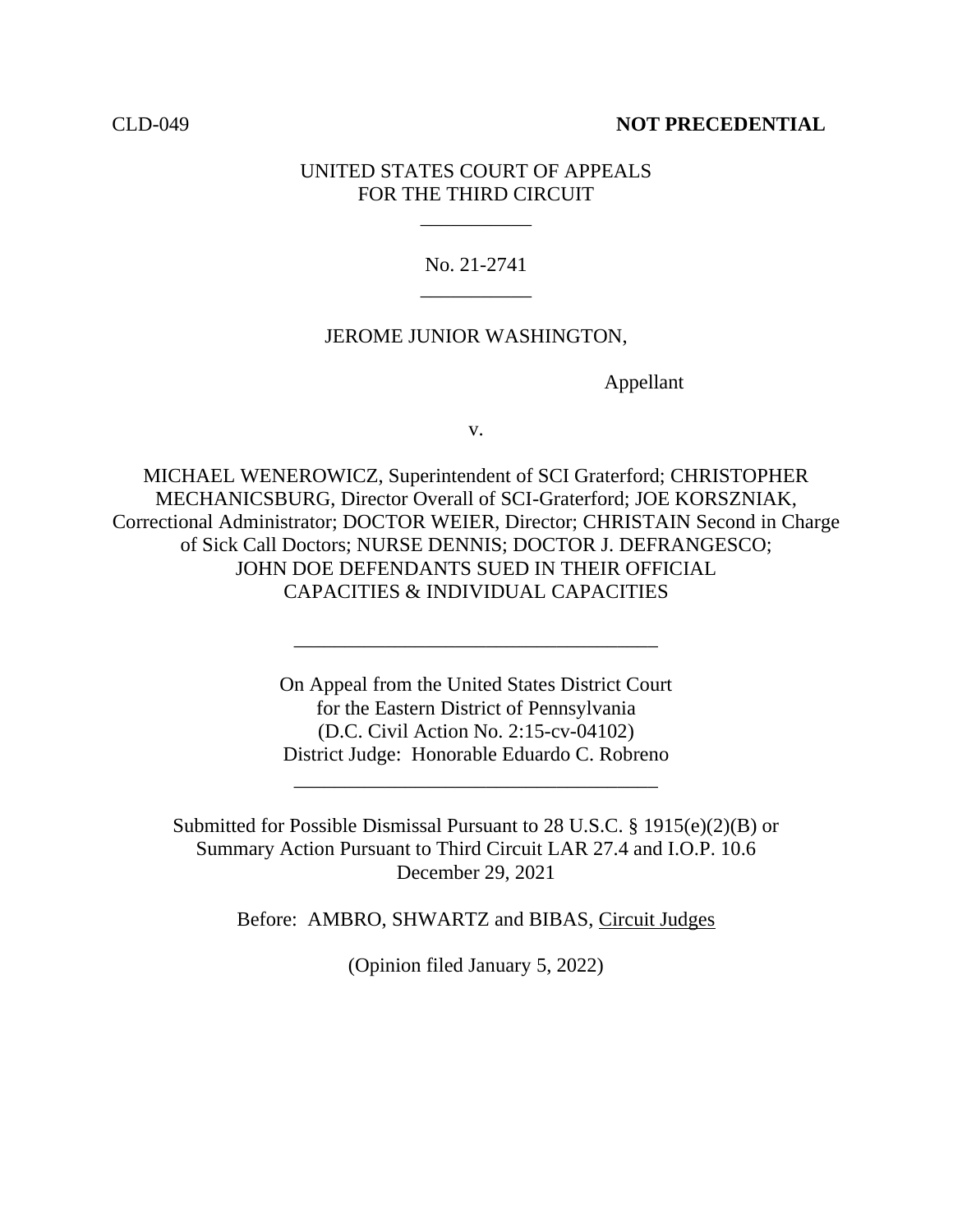## OPINION\* \_\_\_\_\_\_\_\_\_

\_\_\_\_\_\_\_\_\_

## PER CURIAM

In 2015, Appellant Jerome Washington, a prisoner proceeding pro se, initiated this action under 42 U.S.C. § 1983. In his first amended complaint, he alleged that the defendants were deliberately indifferent to his medical needs while he was imprisoned at SCI-Graterford.<sup>1</sup> He named as defendants several employees of SCI-Graterford: the superintendent and a correctional administrator (the "Non-Medical Defendants"); two doctors (the "Medical Defendants"); and three other employees and John Does (the "Unserved Defendants").

In May 2021, the District Court granted a motion to dismiss filed by the Non-Medical Defendants, holding that the first amended complaint failed to comply with Federal Rule of Civil Procedure 8(a)(2)'s requirement that it contain "a short and plain statement of the claim showing that the pleader is entitled to relief," and that it was unclear from the first amended complaint how the Non-Medical Defendants were involved in the alleged deliberate indifference to Washington's medical care.<sup>2</sup> The

<sup>\*</sup> This disposition is not an opinion of the full Court and pursuant to I.O.P. 5.7 does not constitute binding precedent.

<sup>&</sup>lt;sup>1</sup> Washington is presently imprisoned at a different facility.

 $2$  In their motion, the Non-Medical Defendants argued in the alternative that the claims against them should be dismissed under Federal Rule of Civil Procedure 12(b)(1) for lack of jurisdiction based on sovereign immunity and under 12(b)(6) for failure to state a claim.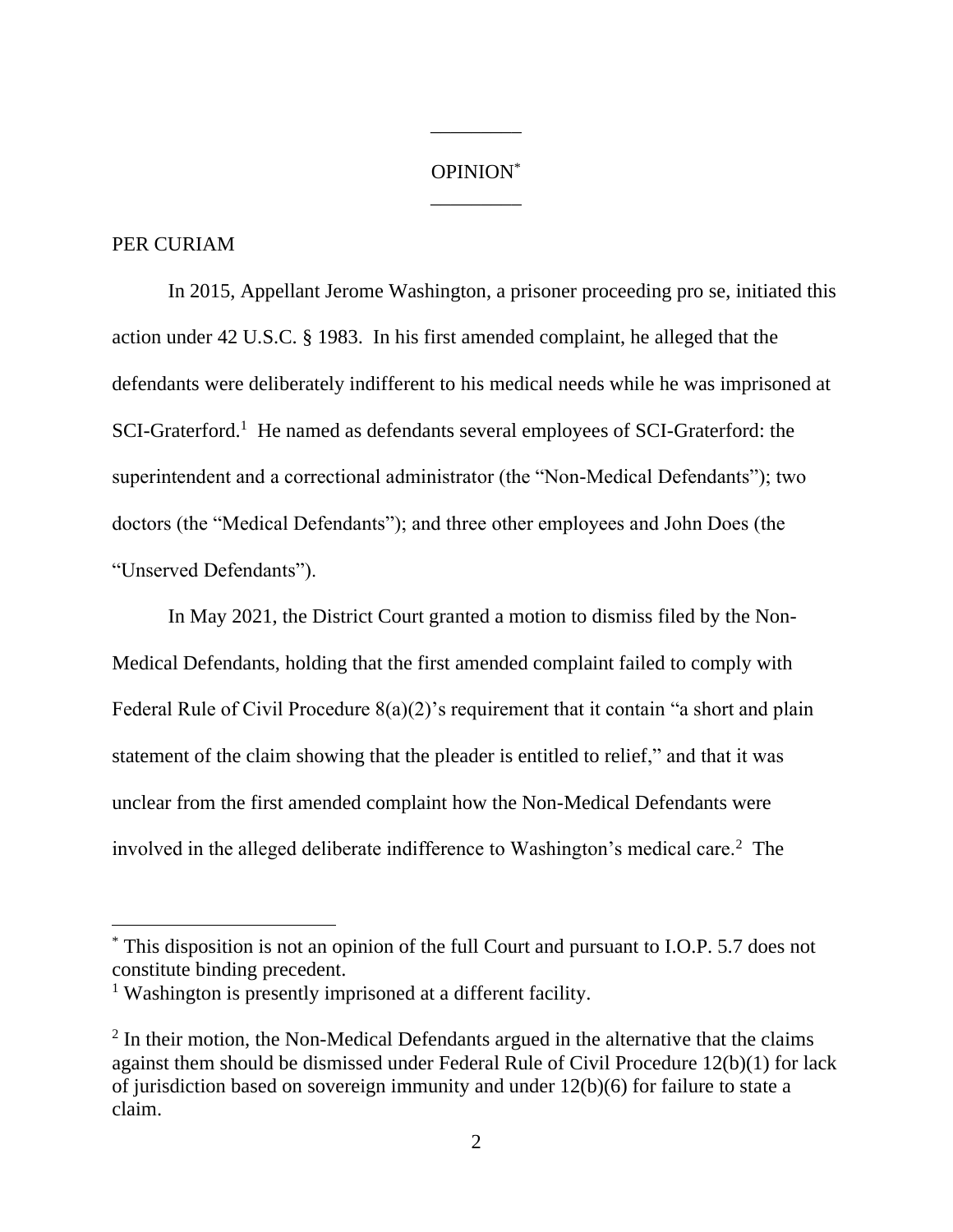District Court gave Washington the option of filing a second amended complaint by a date certain or standing on his first amended complaint. Washington did not timely file a second amended complaint. On August 19, 2021, the Medical Defendants filed a motion to dismiss.

On September 3, 2021, the District Court held a telephonic status conference. At the conference, the District Court stated that both motions to dismiss had been granted, though the docket does not indicate that the Medical Defendants' motion to dismiss had been granted at that time. The Court further stated that it would give Washington 60 days to file a second amended complaint and that if Washington needed more time he could get in touch with the Court. Washington expressed frustration over the unsuccessful attempts to serve the Unserved Defendants.<sup>3</sup> He opined that the case had been going on for far too long and requested that the District Court dismiss the case because he "would rather go to the Third Circuit." (Tr. at 13). He added that there was "no way" he was going to file anything because filing a second amended complaint would give the defendants another chance and agreeing to start "all over" would let the defendants file answers they should have already filed. (Id. at 13-14). After a short colloquy, the District Court clarified: "just to make sure that—that we understand it, you want to stand on your amended complaint and you have chosen to stand on your amended complaint and will decline, as is your right to do that, to file a second amended complaint. Did I say

<sup>&</sup>lt;sup>3</sup> Both the Non-Medical and the Medical Defendants had waived service. It appears that the delay in serving the unserved defendants was caused by Washington's failure to complete Form USM-285s for these defendants.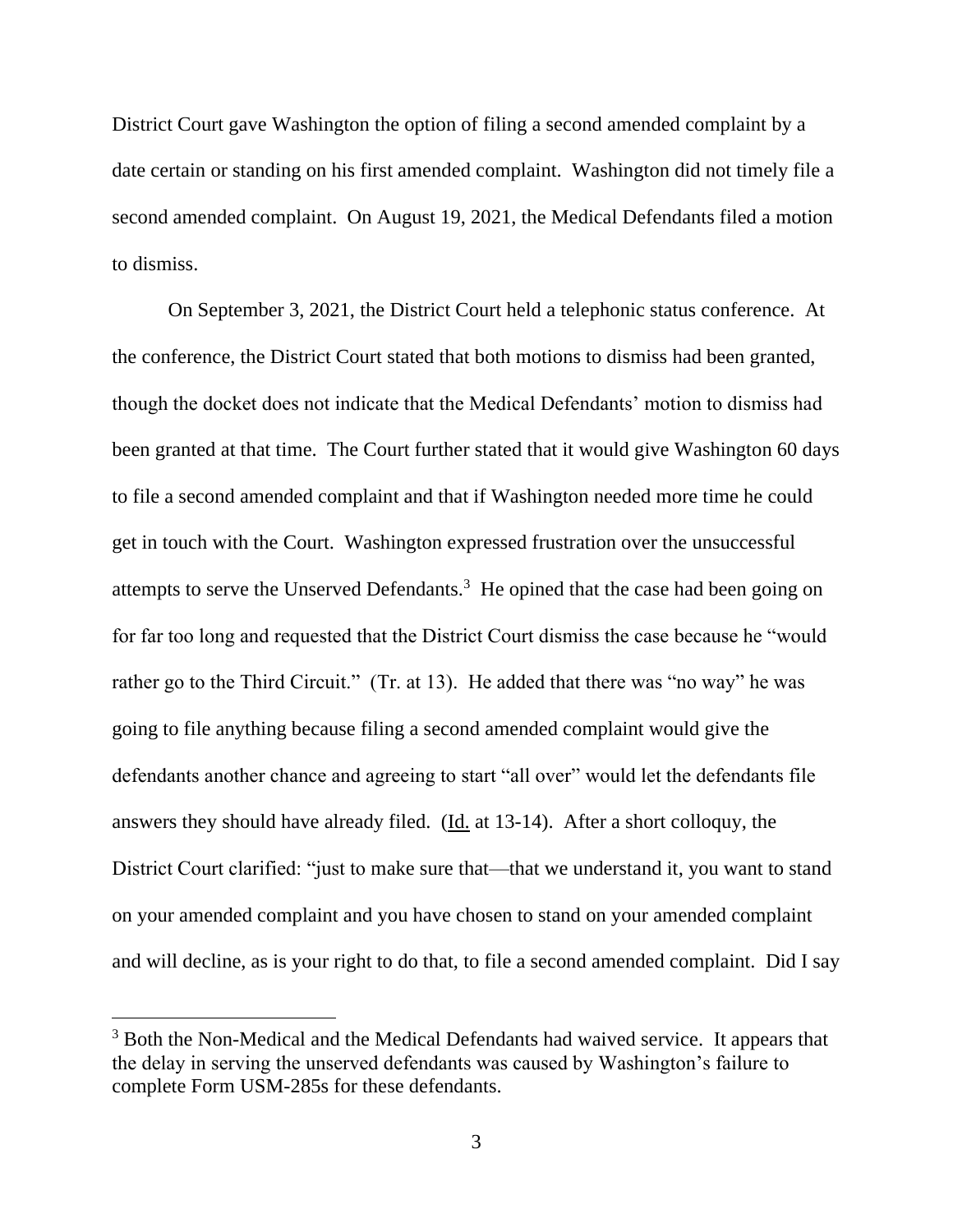that correctly?" (Id. at 14). Washington affirmed that the Court's understanding was correct.

The Court subsequently issued an order dismissing the Unserved Defendants without prejudice for lack of service,<sup>4</sup> granting the Medical Defendants' motion to dismiss as uncontested pursuant to Local Rule of Civil Procedure 7.1(c), and stating: "[g]iven that Plaintiff has agreed to dismiss all claims against all served Defendants, to stand on his Amended Complaint, and to the entry of final judgment in favor of the served Defendants, all claims are **DISMISSED** against [the Medical and the Non-Medical Defendants]." (ECF 113). Judgment was entered accordingly. Washington timely appealed and has filed a document in support of his appeal.

We have jurisdiction under 28 U.S.C. § 1291. We review the District Court's dismissal of a complaint for failure to comply with the requirements of Rule 8 for an abuse of discretion. In re Westinghouse Sec. Litig., 90 F.3d 696, 702 (3d Cir. 1996). Federal Rule of Civil Procedure 8(a)(2) requires "a short and plain statement of the claim showing that the pleader is entitled to relief." Fed. R. Civ. P. 8(a)(2). Each averment must be "simple, concise, and direct." Fed. R. Civ. P. 8(d)(1). "Taken together," Rules  $8(a)$  and  $8(d)(1)$  "underscore the emphasis placed on clarity and brevity by the federal pleading rules." Westinghouse, 90 F.3d at 702 (quotation marks omitted). A complaint

<sup>&</sup>lt;sup>4</sup> Because the Unserved Defendants were never served with process, they were never parties to the case within the meaning of Federal Rule of Civil Procedure 54(b). See Gomez v. Gov't of V.I., 882 F.2d 733, 735-36 (3d Cir. 1989); United States v. Studivant, 529 F.2d 673, 674 n.2 (3d Cir. 1976). Accordingly, the District Court's order is final and appealable, and we have jurisdiction over this appeal. See Gomez, 882 F.2d at 735-36.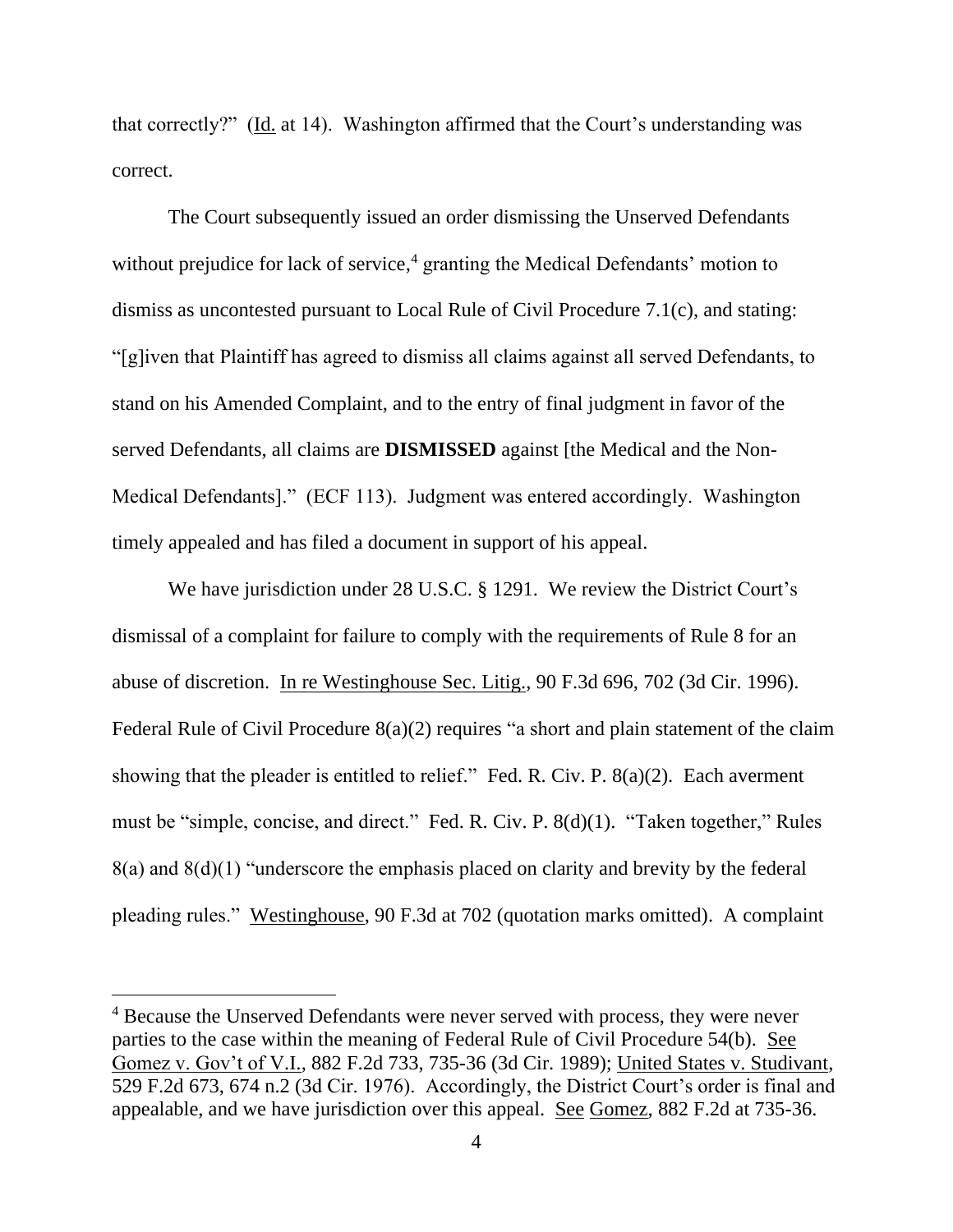must "'be presented with clarity sufficient to avoid requiring a district court or opposing party to forever sift through its pages in search' of the nature of the plaintiff's claim[.]" Glover v. FDIC, 698 F.3d 139, 147 (3d Cir. 2012) (quoting Jennings v. Emry, 910 F.2d 1434, 1436 (7th Cir. 1990)).

We construe pro se filings liberally, see Erickson v. Pardus, 551 U.S. 89, 94 (2007) (per curiam), and "are more forgiving of pro se litigants for filing relatively unorganized or somewhat lengthy complaints." Garrett v. Wexford Health, 938 F.3d 69, 92 (3d Cir. 2019) (citation omitted). We may summarily affirm if the appeal fails to present a substantial question. See Murray v. Bledsoe, 650 F.3d 246, 247 (3d Cir. 2011) (per curiam); 3d Cir. L.A.R. 27.4; I.O.P. 10.6.

The 71 pages that make up the first amended complaint are densely packed with single spaced handwritten sentences which, though grouped into various sections and numbered paragraphs, are difficult to follow and interpret. <u>See Garrett</u>, 938 F.3d at 93 (explaining that "a district court acts within its discretion when it dismisses an excessively prolix and overlong complaint, particularly where a plaintiff declines an express invitation to better tailor her pleading"). In light of these issues with the first amended complaint, as well as the District Court's case management plan centered around giving Washington 60 days, or longer, to file a second amended complaint, we conclude that the District Court did not abuse its discretion in dismissing the claims against the Non-Medical Defendants for failure to comply with Rule 8. See id. at 92 (stating that "the question before us is not whether we might have chosen a more lenient

5